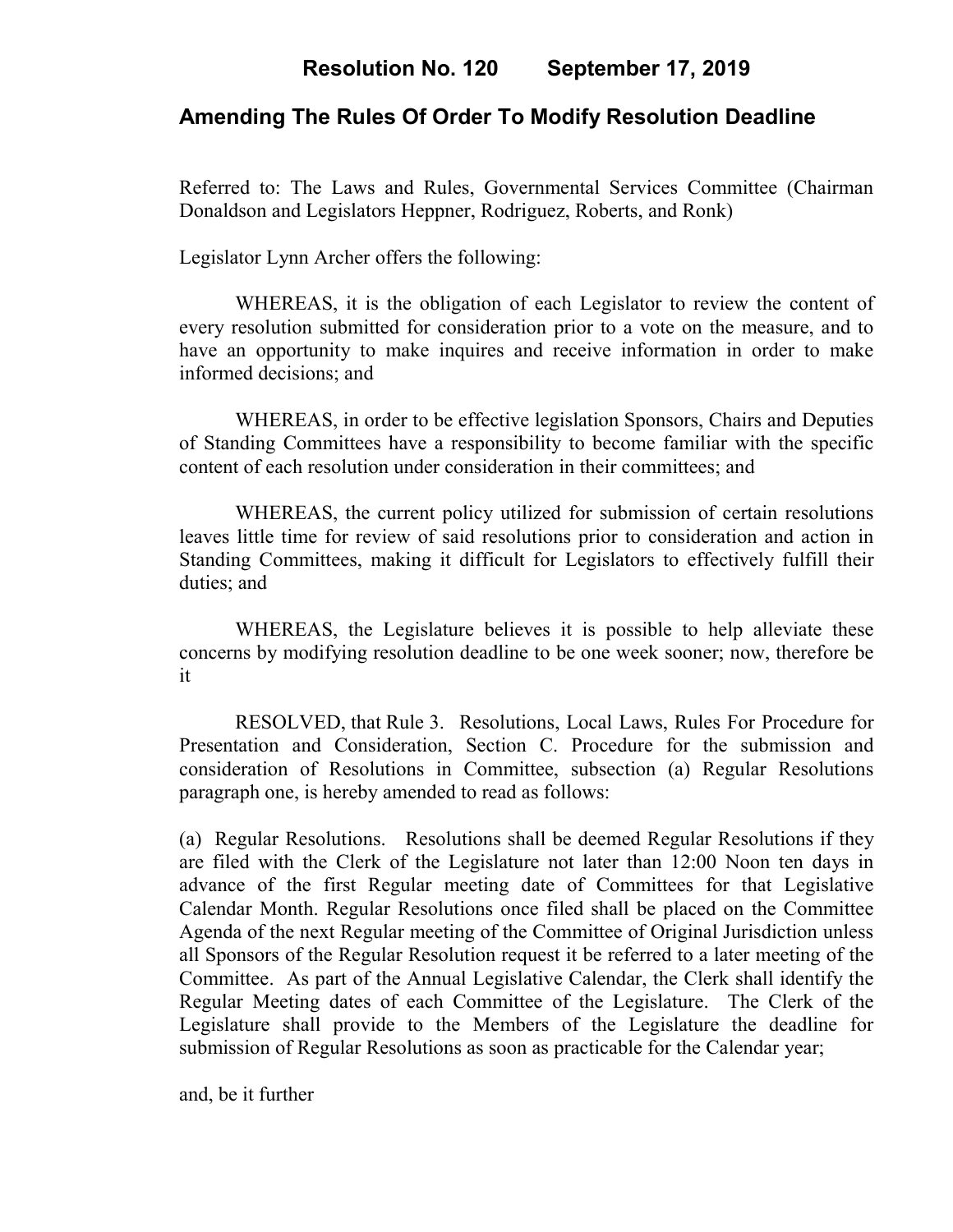#### **- Page 2 -**

### **Resolution No. 120 September 17, 2019**

### **Amending The Rules Of Order To Modify Resolution Deadline**

RESOLVED, that Rule 3. Resolutions, Local Laws, Rules For Procedure for Presentation and Consideration, Section C. Procedure for the submission and consideration of Resolutions in Committee, subsection (b) Late Filed Resolutions, is hereby amended to read as follows:

(b.) Late Filed Resolutions. A Resolution that is not a Regular Resolution shall be deemed a Late Filed Resolution if, when introduced, it is requested by the Sponsors to be deemed a Late Filed Resolution.

A Late Filed Resolution shall be referred to and may be placed on an agenda of the Committee of Original Jurisdiction provided that Committee has not yet had its regular monthly meeting, or on the agenda of the Laws and Rules, Governmental Services Committee if the Committee of Original Jurisdiction has already met, at the option of the Chairperson of the appropriate committee if any two of the following circumstances exist:

(i) The Resolution was introduced upon the request of the County Executive, Comptroller, Sheriff, District Attorney, or County Clerk, which shall be specifically identified as being introduced at their request. The Resolution, if meeting this criteria, shall contain an explanation, acceptable to the Chairperson of the Legislature from the County Executive, Comptroller, Sheriff, District Attorney, or County Clerk, explaining why the Resolution was sent for introduction to the Clerk of the Legislature on the date it was sent and why it is necessary that the Resolution must be acted upon at the next meeting of the County Legislature.

(ii) The Resolution is of financial consequence or potential financial consequence for the County, the timeliness of which requires or favors action by the full Legislature at its next meeting, as determined by the Chairperson of the Legislature or Chairperson of the Ways and Means Committee.

(iii) The Resolution relates to a matter of public safety and the failure to act would negatively impact the people of Ulster County as certified by the Sheriff, Legislature Chairperson, Chairperson of the Law Enforcement and Public Safety Committee or District Attorney;

(iv) That another governmental entity (Town/Village/City/School District/State/Federal government) or division or agency thereof requires or requests such Resolution be acted on in order for that entity or division or agency to act.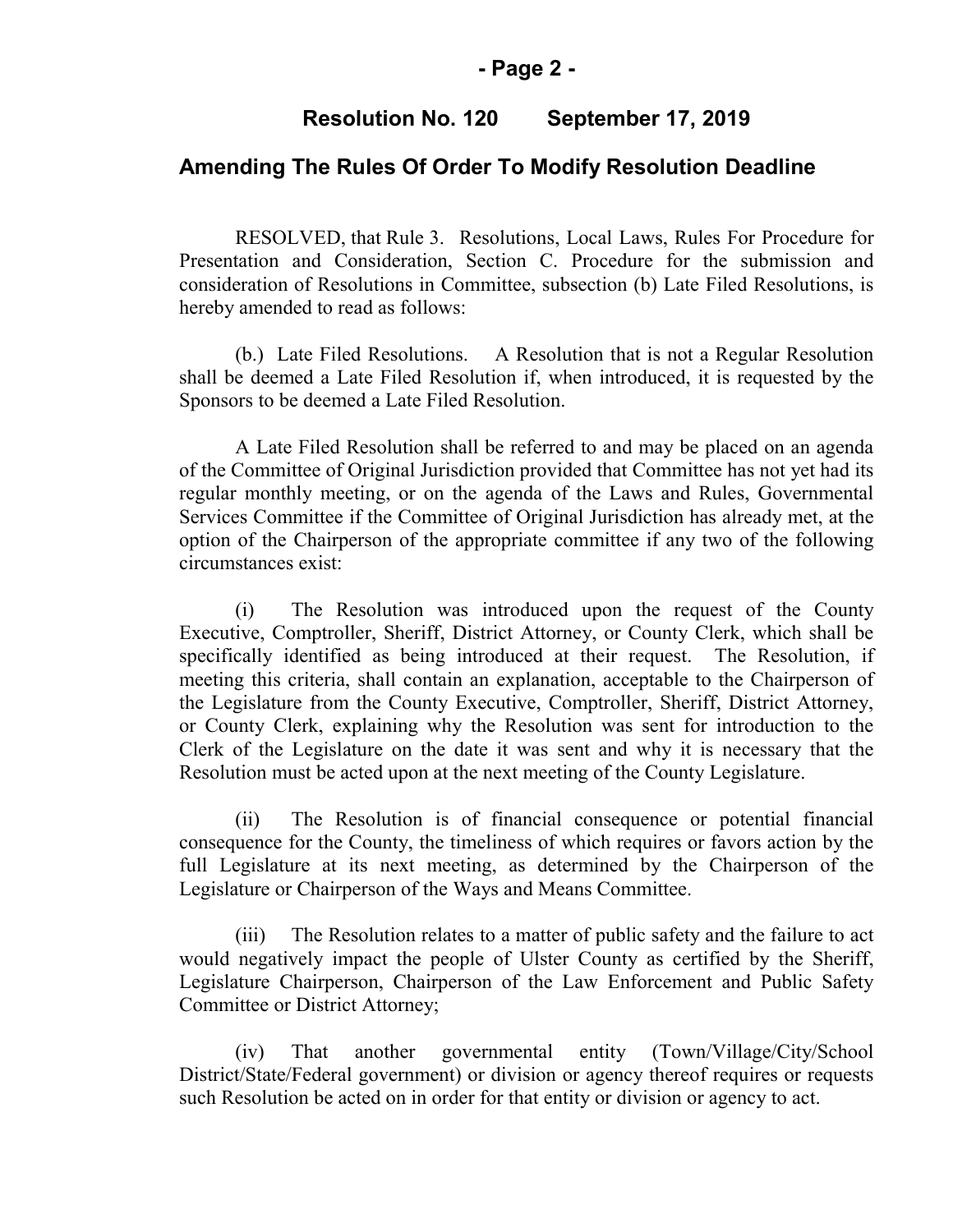#### **- Page 3 -**

#### **Resolution No. 120 September 17, 2019**

#### **Amending The Rules Of Order To Modify Resolution Deadline**

(v) That the Chairperson of the Legislature deems it appropriate to act on the Resolution at such meeting and the matter should not be held until the next meeting of the County Legislature; and, be it further

RESOLVED, that pursuant to Rule 2, entitled "AMENDMENT OF RULES," of the Rules of Order of the Ulster County Legislature, this resolution and the amendment proposed herein shall be read at two consecutive meetings of the Ulster County Legislature; and, be it further

RESOLVED, that this rule change shall take effect upon an affirmative vote of this body subsequent to two consecutive readings,

and moves its adoption.

**FIRST READING**: August 20, 2019

**SECOND READING:** September 17, 2019

#### ADOPTED BY THE FOLLOWING VOTE:

 AYES: 20 NOES: 0 (Absent: Legislators Collins, Delaune, and Fabiano)

Passed Committee: Laws and Rules, Governmental Services as amended on March 18, 2019

Referred back to Laws and Rules, Governmental Services Committee at Legislative Session on April 16, 2019

Postponed in Committee: Laws and Rules, Governmental Services on May 14, 2019 with consent

Postponed in Committee: Laws and Rules, Governmental Services on June 17, 2019 with consent

No Action Taken Committee: Laws and Rules, Governmental Services on July 15, 2019